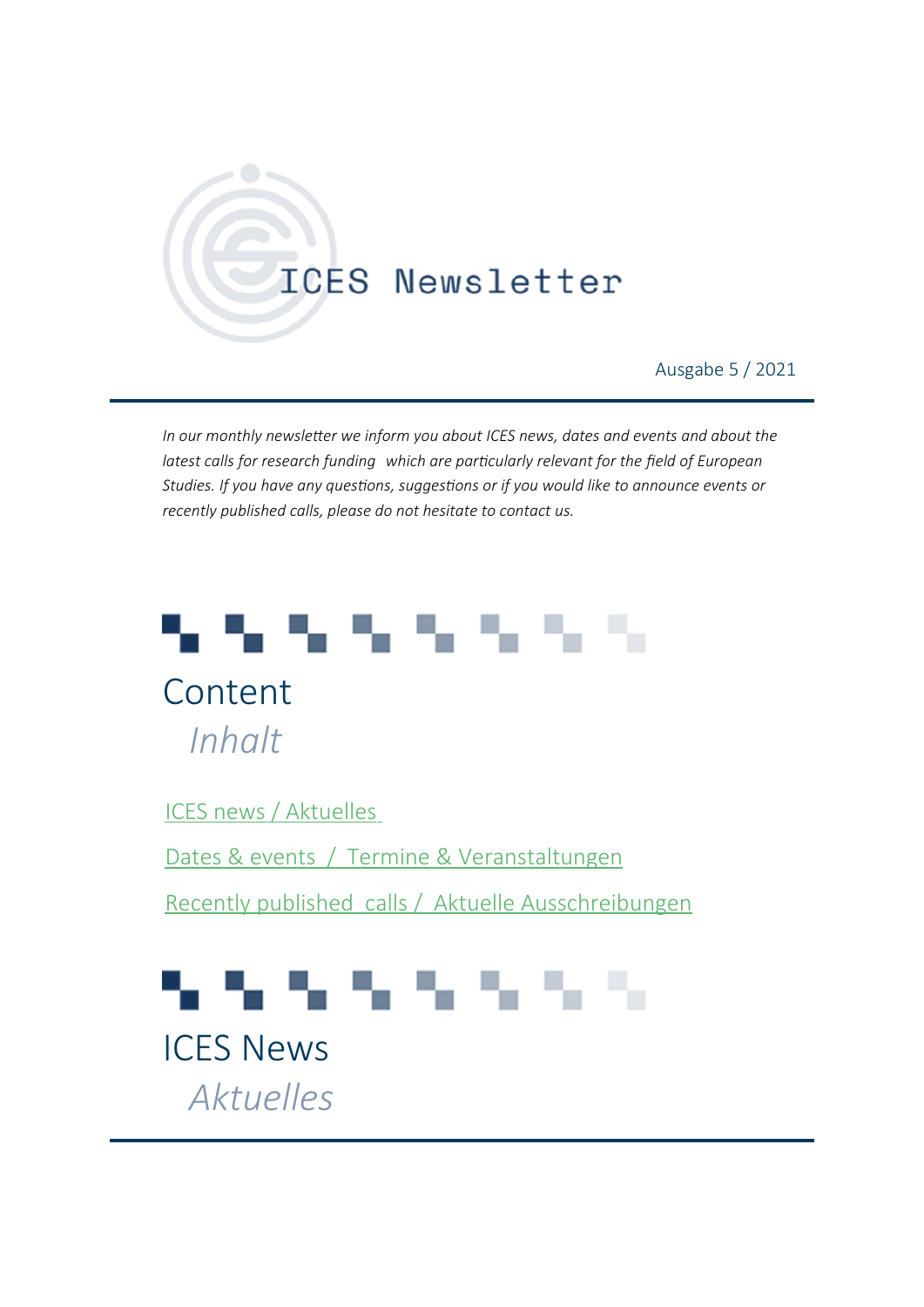# European Wasatia Graduate School is affiliated to ICES European Wasatia Graduiertenkolleg ist ans ICES angegliedert

Der israelisch-palästinensische Konflikt und seine Rückwirkungen auf internationaler Ebene gehören zu den zentralen Herausforderungen der Gegenwart. Die vom BMBF geförderte European Wasatia Graduate School for Peace and Conflict Resolution begegnet diesen Herausforderungen. Sie ist auf die Initiierung des Prozesses der Versöhnung gerichtet ("wasatia", arabisch für Vermittlung, Ausgleich, Mäßigung). Das interdisziplinäre, transnationale und multireligiöse Promotionskolleg identifiziert Wahrheit wie Recht als Bedingung für Frieden und Konfliktlösung im israelisch-palästinensischen Verhältnis. Es fungiert als ein interdisziplinäres Forum, das – eingebunden in ein internationales Netzwerk – Versöhnung als zentrales Element zur gesellschaftlichen Konfliktlösung herausstellt.

Die Kooperation der trilateralen Graduiertenschule mit dem Interdisciplinary Center for European Studies (ICES) der Europa Universität Flensburg stärkt die europäische Perspektive auf Frieden und Versöhnung und fördert die Bildung inneruniversitärer Exzellenzcluster. Die Anbindung an die ICES Research School bietet den Promotionsstudierenden des Graduiertenkollegs darüber hinaus vielfältige interdisziplinäre Vernetzungsmöglichkeiten, ebenso wie ein breites Angebot an interdisziplinären Schreib- und Schulungsprogrammen.

Gegenwärtig befinden sich knapp ein Dutzend israelische, palästinensische und deutsche Ph.D. – Kandidaten im Auswahlverfahren. Die Graduiertenschule wird im Herbst in einer gemeinsamen Veranstaltung mit dem ICES feierlich eröffnet werden. Das erste Forschungsseminar zu Wahrheit und Versöhnung wird im November in stattfinden. Die Homepage [www.uni-flensburg.de/trilateral-graduate-school](http://www.uni-flensburg.de/trilateral-graduate-school) geht im Juni online.

# The new CPE Special Issue "Practices of Solidarity in the COVID-19 Pandemic" is out now

## Das neueste CPE Special Issue zum Thema "Practices of Solidarity in the COVID-19 Pandemic" ist veröffentlicht

We would like to draw your attention to Vol. 6, No. 1. of the ICES-affiliated journal *Culture, Practice & Europeanization* titled "Practices of Solidarity in the COVID-19 Pandemic". The issue covers a range of timely topics including:

- case-studies that address the emergence of care networks and the role of grass-roots activism in European cities or observe civil society initiatives for migrants stuck between the pandemic and the reception crisis
- a comparison of public health systems in France, Germany, and Italy
- a comparison of governmental communication in Ireland and New Zealand,
- survey-based insights into European patterns of solidarity and
- a theoretical proposition for linking the epidemic disaster with a revival of respective solidarity practices.

With contributions by Walliser Martinez/De Gasperi, Fiedlschuster/Reichle, Mazzola/De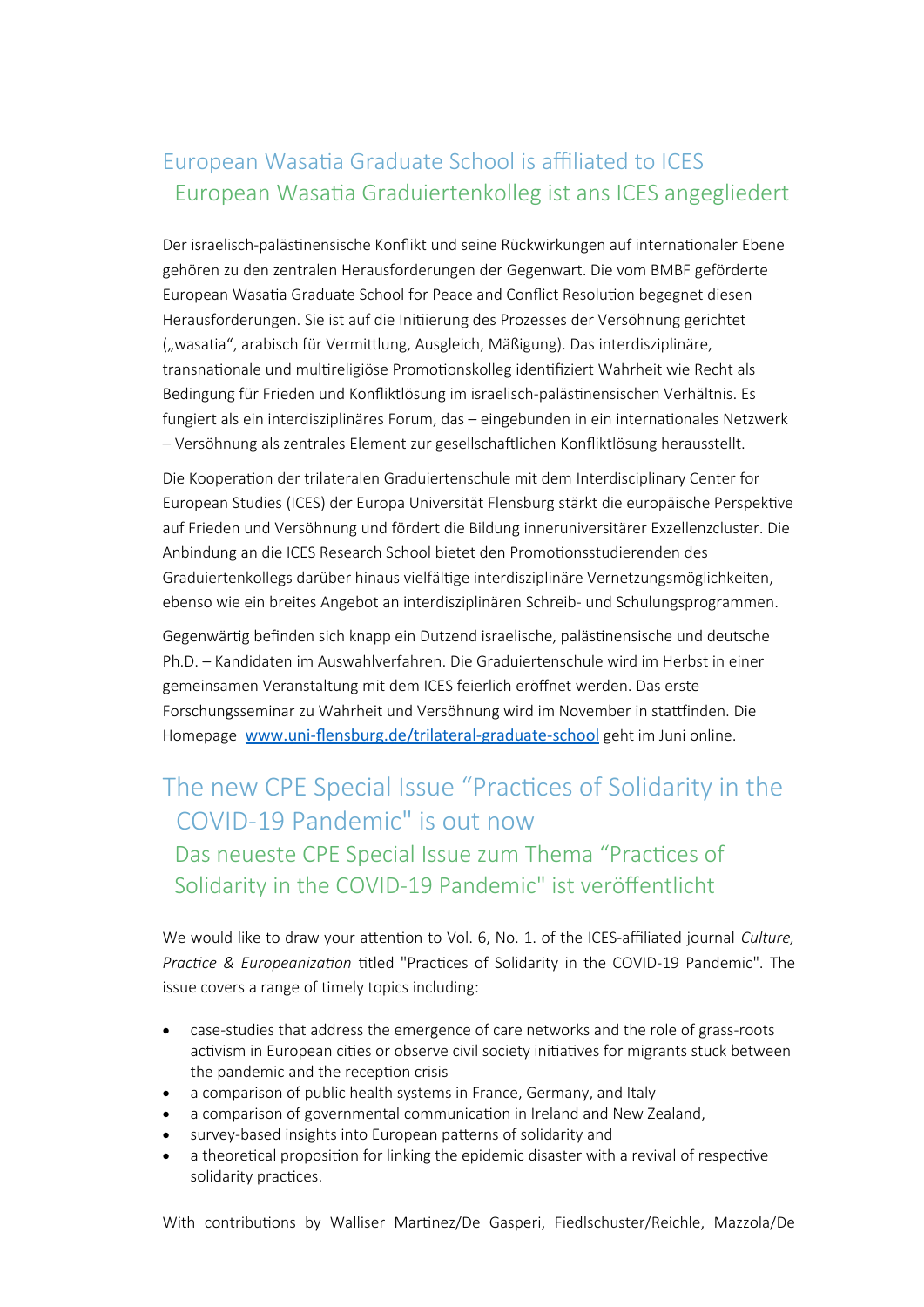# アクティング アンデ

# <span id="page-2-0"></span>ICES Dates & Events

# *ICES Termin[e & Veranstalt](mailto:M.Welsch@uni-heidelberg.de)ungen*

# ICES Research Colloquium ICES Forschungskolloquium

The ICES Research Colloquium offers an opportunity to present and discuss current research [projects and ideas. In June a](mailto:emanuel.lerch@univie.ac.at)nd July, the following presentations are planned:

| 17.06.21 | Ivo Theele | Wiss.<br>Mitarbeiter/<br>Post-Doc,<br>Seminar für<br>Germanistik | Europabezogene Kompetenzen im<br>Deutschunterricht. Theoretische<br>Grundlagenforschung, didaktische Konzepte für die<br>Unterrichtspraxis und empirische Begleitung eines<br>Modellversuchs |
|----------|------------|------------------------------------------------------------------|----------------------------------------------------------------------------------------------------------------------------------------------------------------------------------------------|
| 01.07.21 | Ekaterina  | Pensa State                                                      | Public political rhetoric of conflict: the problem of                                                                                                                                        |
|          | Aleshina   | University                                                       | effectiveness Is it suitable?                                                                                                                                                                |

#### Thursdays,  $5:15 - 6:45$  p.m. online

Webex Link: [https://uni-flensburg.webex.com/uni-flensburg/j.php?](https://uni-flensburg.webex.com/uni-flensburg/j.php?MTID=mb10852da4bb5da27e86e795ecdfb14bf) [MTID=mb10852da4bb5da27e86e795ecdfb14bf;](https://uni-flensburg.webex.com/uni-flensburg/j.php?MTID=mb10852da4bb5da27e86e795ecdfb14bf) Meeting number: 121 282 0880; Password: ICESColloquium;

Further information can be found [here/](https://www.uni-flensburg.de/en/ices/dates-and-events/ices-research-colloquium/) Weitere Informationen und Termine finden Sie [hier](https://www.uni-flensburg.de/ices/termine/ices-research-colloquium/)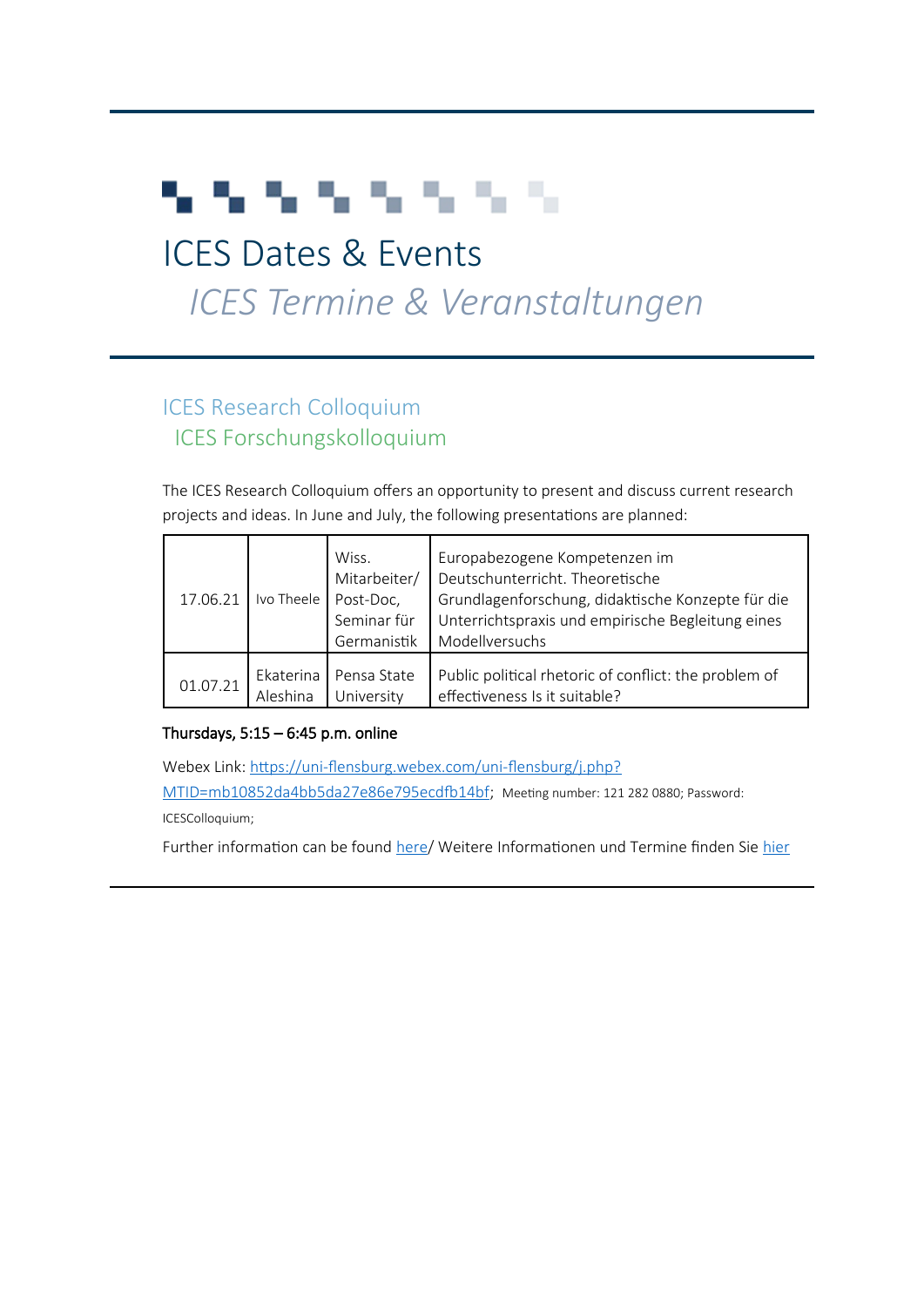### Workshop

### "Transnational class formation in Europe and beyond"

#### Date: Friday, 18. June 2021 (online)

Globalization and transnationalization processes have deeply affected contemporary societies - not least within Europe, given European integration. This has raised the sociological question of to what extent and in which ways we might also observe a transnationalization of social classes. This workshop brings together a number of highly pertinent empirical and theoretical contributions on this issue from a variety of scholars and discusses the potential role of identities, practices and symbolic classifications for transnational class-making, whether in the context of EU institutions, intra-European or global forms of migration. In this way, the workshop aims to advance our understanding of current forms of group formation beyond nation-state borders.

The workshop is organised as an online event by Karolina Barglowski (TU Dortmund) and Sören Carlson (EUF) in cooperation with ICES. Due to the event's workshop character, it is not generally open to a wider audience, but interested colleagues are welcome to contact the organisers and ask for the Zoom details.

Programme and further Information: [https://www.uni-flensburg.de/ices/termine/workshop](https://www.uni-flensburg.de/ices/termine/workshop-transnational-class-formation-in-europe-and-beyond/)[transnational-class-formation-in-europe-and-beyond/](https://www.uni-flensburg.de/ices/termine/workshop-transnational-class-formation-in-europe-and-beyond/)

### Research Colloquium with Prof. Dr. Maurizio Bach:

## *Michel Foucault: Sicherheit, Territorium, Bevölkerung. Geschichte der Gouvernementalität*

Prof. Dr. Maurizio Bach, Senior-Professor für Soziologie an der EUF, lädt alle interessierten DoktorandInnen, PostdoktorandInnen, MitarbeiterInnen und KollegInnen ein, am Lektürekreis "Michel Foucault: Sicherheit, Territorium,Bevölkerung. Geschichte der Gouvernementalität"" teilzunehmen.

#### *Das Kolloquium findet ab 28.09. bis 18.01.22 statt; wöchentlich jeweils dienstags, 10-12 Uhr, online*

In dem Kolloquium soll der Band von Michel Foucault *Sicherheit, Territorium und Bevölkerung. Geschichte der Gouvernementalität* I. Vorlesungen am Collège de France 1977- 1978 (Suhrkamp 2006, stw 1808) gelesen und gemeinsam diskutiert werden. Im Mittelpunkt steht die bio-politische Transformationen der Macht und des Staates im Zuge der Modernisierung seit dem 18./19. Jahrhundert. Foucault entwickelt darin eine gesellschaftswissenschaftliche Perspepktive, die auch Aufschlüsse über das aktuelle Pandemiegeschehen geben und damit als Grundlage für einer politische Soziologie der Pandemien dienen kann. Zur Vorbereitung wird die Lektüre von Michel Foucault, Der Wille zum Wissen. Sexualität und Wahrheit I, Frankfurt a.M. 1983 (stw 716), ins. Kapitel V "Recht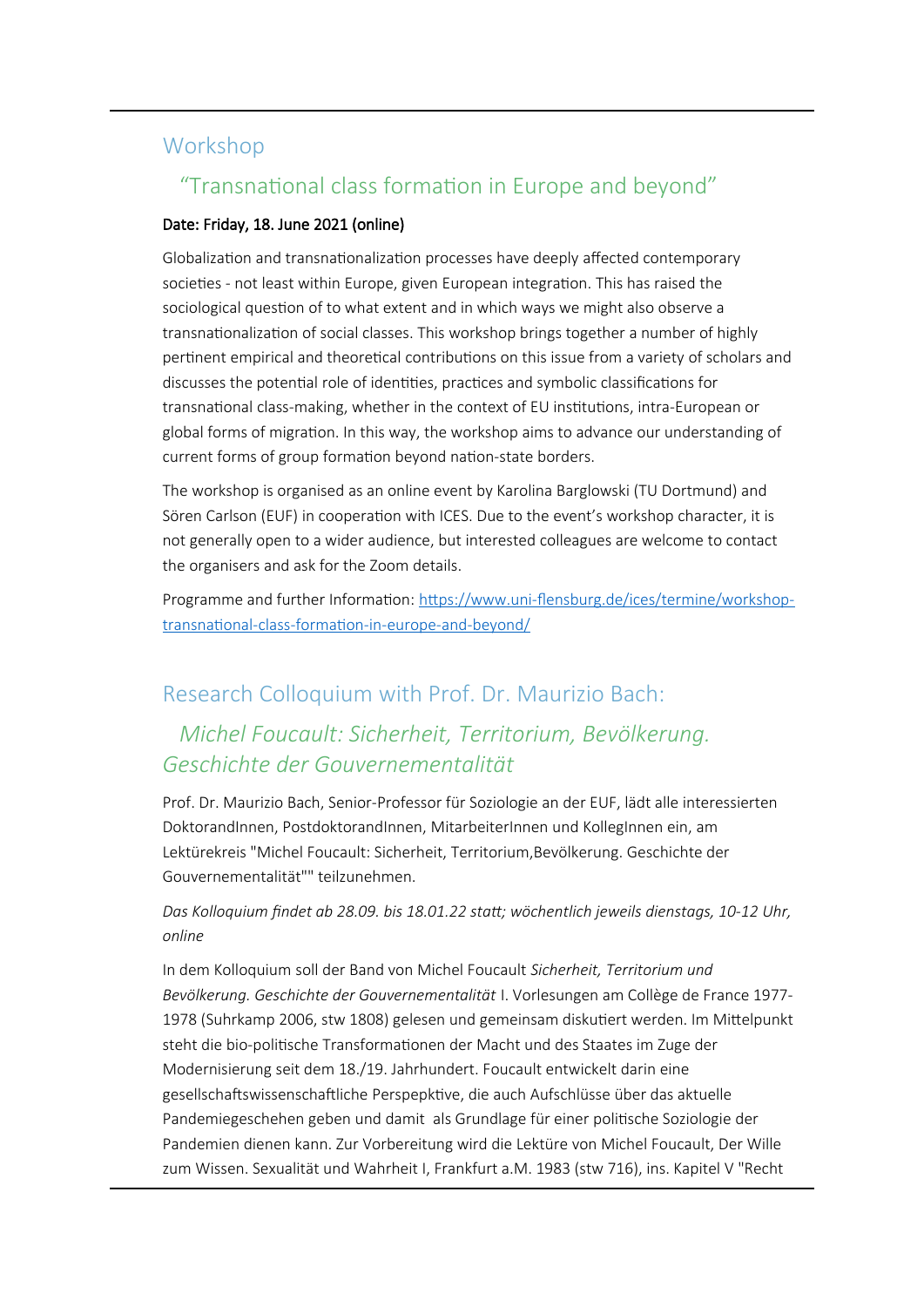über den Tod und Macht zum Leben" empfohlen

# アクティング アクティブ

# <span id="page-4-0"></span>Recently published calls *Aktuelle Ausschreibungen*

<span id="page-4-1"></span>[International project funding](#page-4-1)  [National project funding](#page-5-0) [Fellowships](#page-8-2)  [Funding for academic events](#page-8-1) [Prizes](#page-8-0)  [General information and research policy](#page-11-0) [Information and training events](#page-13-0)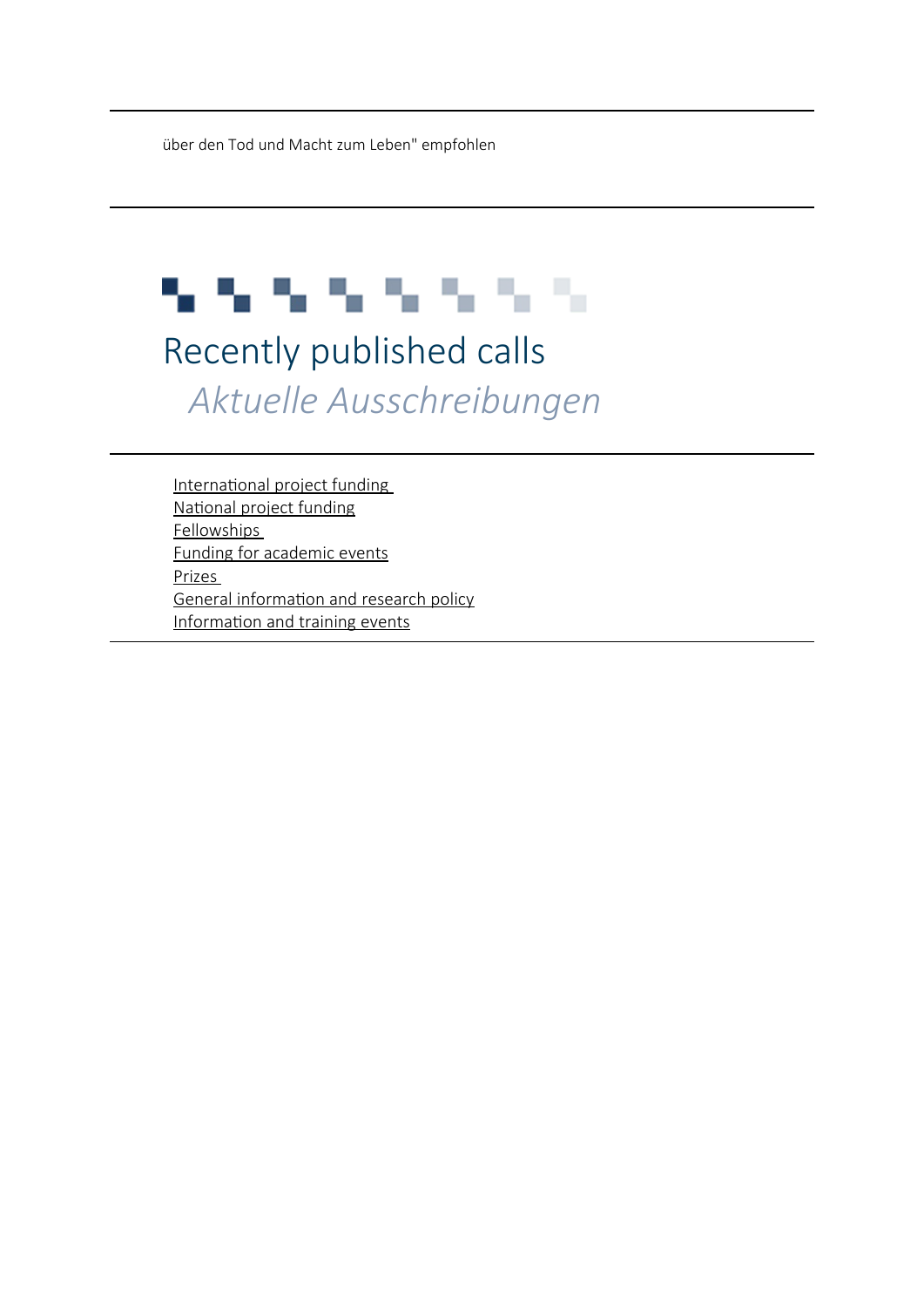#### DFG - Weave Lead Agency Initiative: Cooperation with GACR (Czech Republic) launched

#### *DFG - Weave Lead Agency Initiative: Kooperation mit GACR (Tschechische Republik) gestartet*

The Weave Lead Agency Procedure (Weave) developed by European funding organisations to support excellent collaborative research across borders was launched in December 2020. From 22 February 2021 on, the cooperation with GACR (Czech Republic) commences and opens up new collaboration opportunities.

Within Weave, researchers from two up to three European countries or regions are able to submit a collaborative research proposal to any of the participating funders. In order to submit a proposal, all applicants must meet the eligibility requirements of their respective Weave signatory organisation. The Weave Lead Agency Procedure is applied to existing funding programmes, and the Weave signatory organisations will specify which funding programmes are open to Weave. Please note that Weave is not a separate funding programme. Research projects are funded through national or regional research programmes that are managed by Weave signatory organisations.

Proposals with DFG as the Lead Agency can be submitted any time.

Weitere Informationen finden Sie [http://www.dfg.de/foerderung/info\\_wissenschaft/2021/info\\_wissenschaft\\_21\\_17h](http://www.dfg.de/foerderung/info_wissenschaft/2021/info_wissenschaft_21_17)ier

Quelle: FIT Newsletter, 17.05.2021

## <span id="page-5-0"></span>National project funding Nationale Projektförderung

Proposals must be written in English and submitted to the DFG by 3 November 2021 via elan, the DFG's electronic proposal processing system.

Further information can be found [her](https://www.dfg.de/foerderung/info_wissenschaft/info_wissenschaft_21_45/index.html)e.

Quelle: FIT Newsletter, 24.05.2021

#### DFG Schwerpunktprogramm "Jüdisches Kulturerbe" / Frist: 17.08.2021 *DFG Priority Program "Jewish Cultural Heritage" / Deadline: 17.08.2021*

Das Schwerpunktprogramm will interdisziplinär und multiperspektivisch die Entwicklungen sowohl des gesellschaftlichen und kulturpolitischen Stellenwerts als auch des Umgangs mit jüdischem Kulturerbe in Europa erforschen. Ziel ist eine Reflexion der Diskursivierung des kulturellen Erbes von Juden und Jüdinnen in Europa. Damit verbunden ist eine Neubetrachtung der Konzepte "jüdisches Kulturerbe" (als kulturpolitische Ressource) und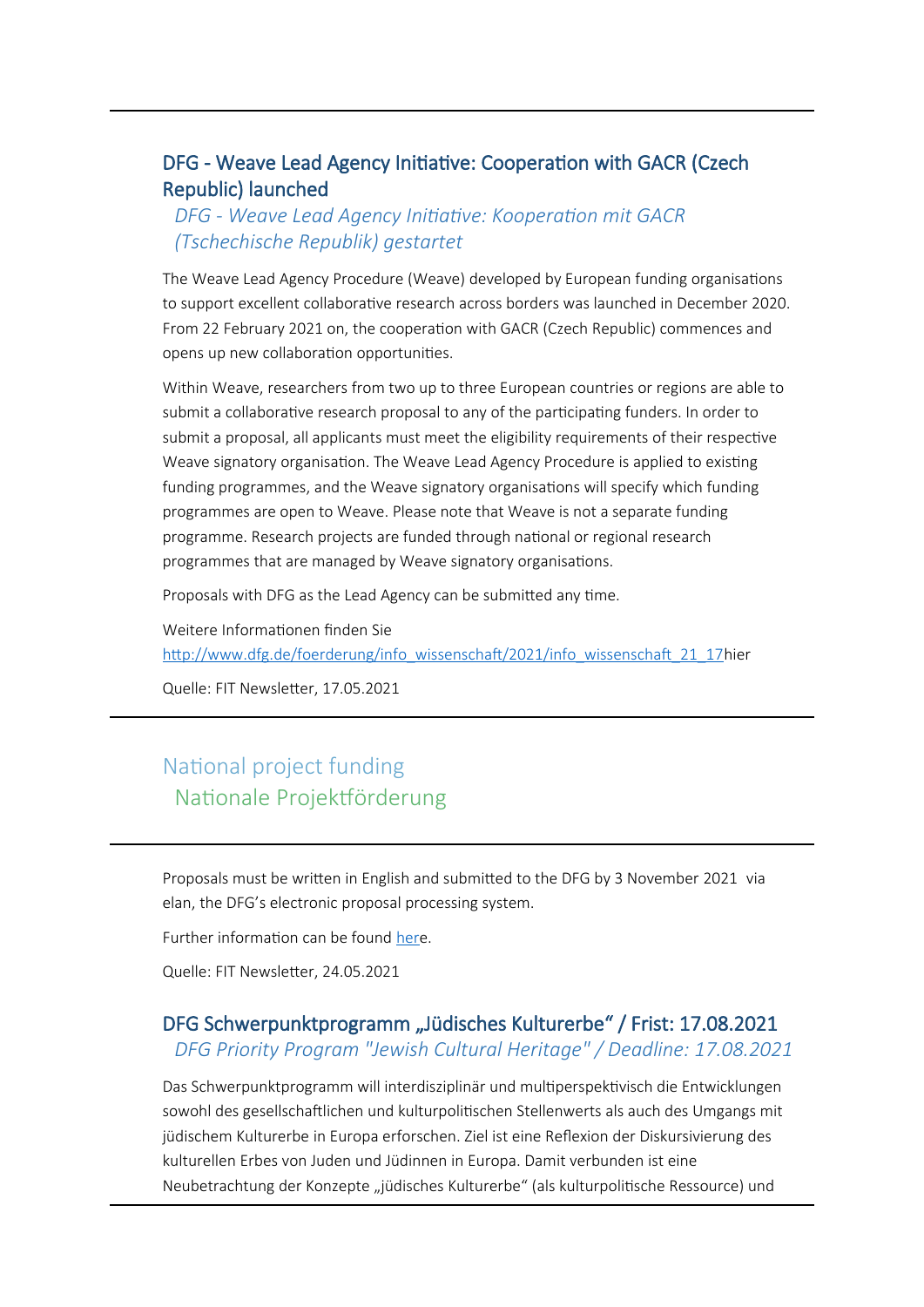"Jewish heritage" (als Gesamtheit aller Ausdrucksformen jüdischen Lebens) sowie der mit ihnen verknüpften Prozesse.

Wissenschaftlerinnen und Wissenschaftler, die an der Einreichung eines Projektantrags interessiert sind, werden zu einem vorbereitenden Treffen am 8. Juli 2021 eingeladen. Der vollständige Antrag ist in englischer Sprache bis spätestens 17. August 2021 bei der DFG einzureichen.

Weitere Informationen finden Sie [hier](https://www.dfg.de/foerderung/info_wissenschaft/info_wissenschaft_21_41/index.html;%20http:/www.ezjm.hmtm-hannover.de/de/forschung/spp-juedisches-kulturerbe) /in English [here](https://www.dfg.de/en/research_funding/announcements_proposals/2021/info_wissenschaft_21_41/index.html)

Quelle: FIT Newsletter, 24.05.2021

#### DFG Förderprogramm "Infrastrukturen für wissenschaftliches Publizieren"

#### *DFG funding programme "Infrastructures for Academic Publishing"*

Das bisherige Programm "Infrastrukturen für elektronische Publikationen und digitale Wissenschaftskommunikation" der Deutschen Forschungsgemeinschaft (DFG) wird erweitert und umbenannt in "Infrastrukturen für wissenschaftliches Publizieren". In drei Förderschwerpunkten "Strukturbildung für die Open-Access-Transformation", "Open-Access-Infrastrukturen" und "Digitales Publizieren" werden die Open-Access-Transformation durch den Auf- und Ausbau geeigneter Publikationsinfrastrukturen unterstützt und die (Weiter-)Entwicklung struktureller Rahmenbedingungen des Publikationswesens gefördert.

Anträge im neu akzentuierten Programm können ab sofort jederzeit eingereicht werden. Eine Förderung kann zunächst für bis zu drei Jahre bewilligt werden.

Weitere Informationen finden Sie [hier](https://www.dfg.de/foerderung/programme/infrastruktur/lis/lis_foerderangebote/infrastrukturen_publizieren/index.html)

Quelle: FIT Newsletter, 17.05.2021

#### BMBF: T!Raum - TransferRäume für die Zukunft von Regionen / Deadline: 29.10.21

#### *BMBF: T!Raum - TransferRäume for the future of regions / Deadline: 29.10.21*

Hochschulen – Universitäten wie Fachhochschulen – und Forschungseinrichtungen sind vor diesem Hintergrund von herausragender Bedeutung für die regionale Entwicklung. Ihre Leistungsfähigkeit in Forschung und Entwicklung (FuE) ist ein Standortfaktor, der für etablierte Unternehmen ebenso wie für Start-ups zunehmend an Bedeutung gewinnt. Mit der Förderrichtlinie "T!Raum" sollen mittel- bis langfristig neue themenspezifische Transferkonzepte ermöglicht und die Hochschulen und Forschungseinrichtungen als Mitgestalter und Treiber zukunftsweisender Innovationsfelder in strukturschwachen Regionen gestärkt werden. Auf Grundlage eines thematisch fokussierten, gesamthaften Transferkonzepts wird die Entwicklung und Umsetzung von "Transferräumen" gefördert. Strukturell besteht der Transferraum aus einem Bereich des Managements und der konzeptionellen Entwicklung ("Lenkungsbereich") sowie aus einem Bereich der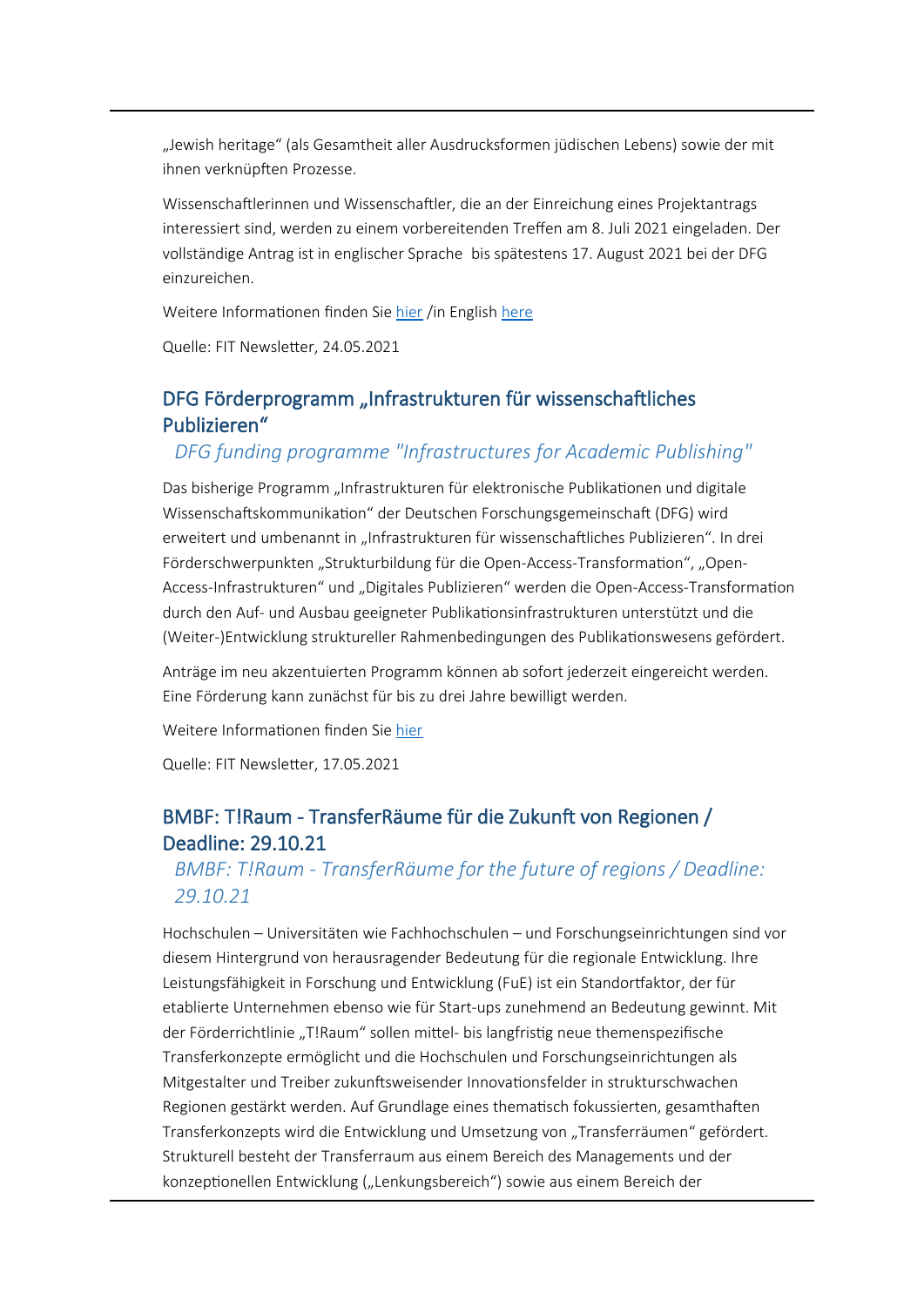Durchführung von Transferaktivitäten in unterschiedlichen Formaten ("Werkstattbereich").

Das Antragsverfahren ist mehrstufig angelegt. In einer ersten Stufe können initiale Transferkonzepte für einen Transferraum in Form von Konzeptskizzen eingereicht werden.

Weitere Informationen finden Sie [hier](https://www.bmbf.de/foerderungen/bekanntmachung-3606.html)

Quelle: FIT Newsletter vom 24.05.2021

#### BMAS: Forschungs- und Vernetzungsprojekte im Rahmen des "Fördernetzwerks Interdisziplinäre Sozialpolitikforschung"/ Frist: 14.06.2021

*BMAS: Research and networking projects within the framework of the FIS (Support Network for Interdisciplinary Social Policy Research) / Deadline: 14.06.2021*

Das Bundesministerium für Arbeit und Soziales will im Rahmen des "Fördernetzwerks Interdisziplinäre Sozialpolitikforschung" (FIS) Forschungsvorhaben fördern, die einen wesentlichen Beitrag zum Verständnis bzw. neue inhaltliche und / oder methodische Impulse für die Sozialpolitikforschung mit Blick auf die beiden folgenden übergeordneten Themenbereiche leisten und dabei aktiv mit dem FIS-Netzwerk und dem Deutschen Zentrum für Interdisziplinäre Sozialpolitikforschung DIFIS zusammenarbeiten.

Die zwei Themenbereiche umfassen "Soziale Marktwirtschaft revisited" sowie "Arbeitsmarkt- und Sozialpolitik und ökologische Transformation". Daneben soll ein Vernetzungsprojekt im Themenfeld Migration mit dem Fokus auf die "Auswirkungen des Technologie- und Klimawandels auf Migration" gefördert werden.

Die Auswahl der zu fördernden Projekte erfolgt in einem zweistufigen Verfahren. Bis zum 14. Juni 2021 sind Interessenbekundungen berücksichtigt werden unter der Mailadresse [fis@gsub.de](mailto:fis@gsub.de) einzureichen. Auf Basis der Ergebnisse des Interessenbekundungsverfahrens wird zur Antragstellung aufgefordert. Diese Institutionen haben dann die Möglichkeit, bis zum 16. August 2021 einen Förderantrag einzureichen.

Weitere Informationen finden Sie [hier](https://www.fis-netzwerk.de/foerderung/laufende-bekanntmachungen/foerderbekanntmachung-2021)

Quelle: BMBF Newsletter 11/21 und FIT Newsletter, 10.05.2021

#### BMBF: Forschungsvorhaben von KI-Nachwuchsgruppen/ Frist: 30.07.2021

#### *BMBF: Research projects of AI junior research groups/ Deadline: 30.07.2021*

Die Richtlinie zur Förderung von Ideennachwuchs: Forschungsvorhaben von KI-Nachwuchsgruppen finden Sie [hier](https://www.bmbf.de/foerderungen/bekanntmachung-3594.html)

Quelle: BMBF Newsletter 10/21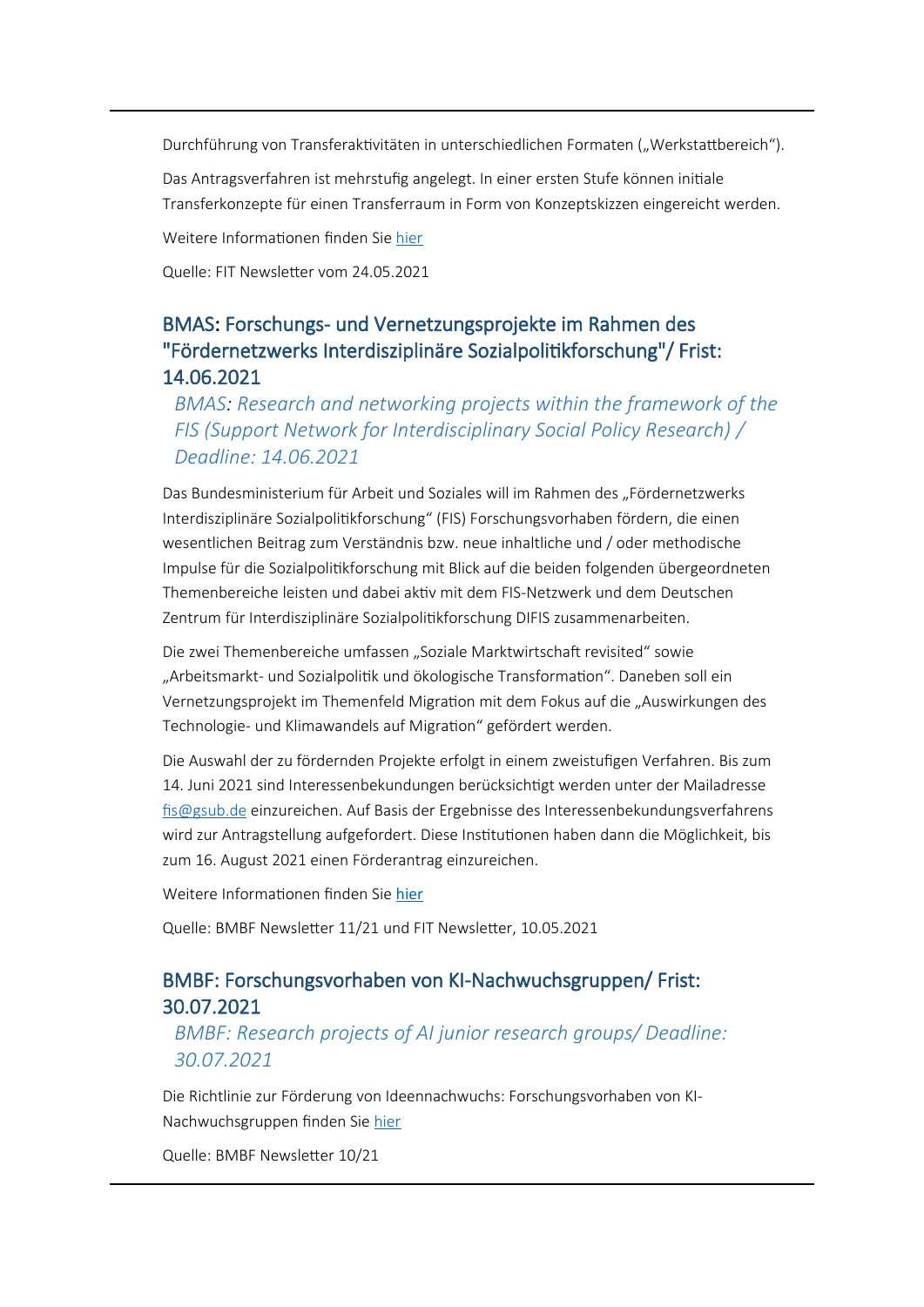### <span id="page-8-2"></span>Fellowships/ Stipendien

#### DAAD: PRIME 2021/22 - Förderung von Forschungsaufenthalten im Ausland in der Postdoktorandenphase/ Frist: 31.08.2021

*DAAD: PRIME 2021/22 - Funding of research stays abroad in the postdoctoral phase/ Deadline: 31.08.2021*

Mit dem Förderprogramm PRIME bietet der Deutsche Akademische Austauschdienst (DAAD) aus Mitteln des BMBF Post Docs aller Nationalitäten und Fächer die Möglichkeit, einen Forschungsaufenthalt im Ausland mit einer Anstellung in Deutschland zu kombinieren.

Weitere Informationen finden Sie [hier](https://www.daad.de/de/studieren-und-forschen-in-deutschland/stipendien-finden/postdoctoral-researchers-international-mobility-experience/)

Quelle/ Source: inside Newsletter 05/2021

## Funding for academic events Tagungsförderung

#### <span id="page-8-1"></span>DAAD/frz. Botschaft: Kolloquien und deutsch-französische Expertentreffen/ Frist: 29.06.2021

*DAAD/French Embassy: Colloquia and Franco-German expert meetings/ Deadline: 29.06.2021*

Das Programm "Procope plus" zielt auf die Förderung der deutsch-französischen Forschungszusammenarbeit ab, indem es die Organisation von wissenschaftlichen Symposien und Expertentreffen unterstützt und so dazu beiträgt, anspruchsvolle Forschungsnetzwerke zu strukturieren und zu entwickeln. Projekte können einen dritten europäischen Partner einbeziehen. Frist für die Einreichung von Anträgen ist der 29.06.2021.

Weitere Informationen finden Sie [hier](https://www.kooperation-international.de/aktuelles/bekanntmachungen/detail/info/procope-plus-2022-beihilfen-fuer-die-organisation-wissenschaftlicher-kolloquien-und-deutsch-franzoesi/)

Quelle: DAAD Webseite

<span id="page-8-0"></span>Prizes Preise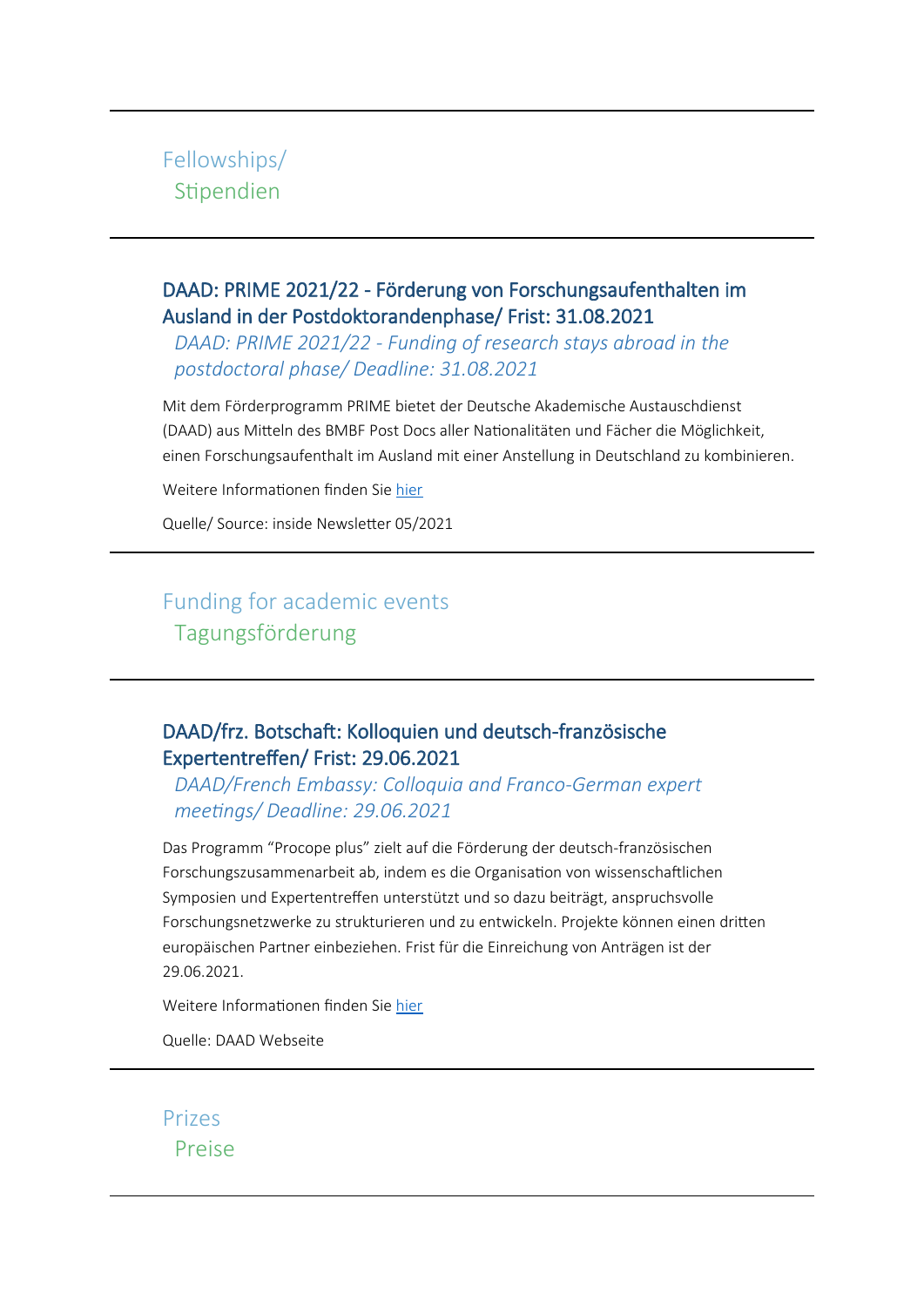#### DFG: Copernicus-Preis 2022 für deutsch-polnische Forschungszusammenarbeit/ Stichtag: 20.07.2021

#### *DFG: Copernicus Award 2022 for German-Polish research cooperation/ Deadline: 20.07.2021*

Mit dem Copernicus-Preis zeichnen die Deutsche Forschungsgemeinschaft (DFG) und die Stiftung für die polnische Wissenschaft (FNP) ein deutsch-polnisches Forschungspaar für herausragende Leistungen in der bilateralen Kooperation in allen Fachbereichen aus. DFG und FNP laden hiermit zur Nominierung geeigneter Kandidatinnen und Kandidaten ein.

Weitere Informationen finden Sie [hier](http://www.dfg.de/foerderung/info_wissenschaft/internationaler_bezug/info_wissenschaft_21_40/index.html)

Quelle/ Source: inside Newsletter 05/2021

#### Höffmann-Wissenschaftspreis 2021 / Frist: 31.08.2021 *Höffmann Science Award 2021 / Deadline: 31.08.2021*

Jährlich verleiht die Universität Vechta den Höffmann-Wissenschaftspreis für Interkulturelle Kompetenz. Er wird gestiftet vom Vechtaer Unternehmen Höffmann Reisen GmbH und ist mit einem Preisgeld in Höhe von 10.000 Euro dotiert.

Der Höffmann-Wissenschaftspreis möchte herausragende Wissenschaftler\*innen auszeichnen, welche wegweisende Arbeiten zu Themenfeldern der interkulturellen Kompetenz vorlegt haben. Das können sowohl Arbeiten sein, die sich dem Thema aus dem Blickwinkel einer einzelnen Disziplin widmen, als auch solche, die einen interdisziplinären Ansatz vertreten.

Weitere Informationen finden Sie [hier](https://www.mynewsdesk.com/de/universitaet-vechta/pressreleases/hoeffmann-wissenschaftspreis-2021-ausgeschrieben-3092829)

Quelle/ Source: FIT Newsletter, 26.05.2021

#### Wissenschaftspreis "Regionalisierte Versorgungsforschung"/ Frist: 04.10.2021

*Science Award "Regionalised Health Services Research"/ Deadline: 04.10.2021*

Das Zentralinstitut für die kassenärztliche Versorgung in der Bundesrepublik Deutschland (Z)i schreibt jährlich den mit 7.500 Euro dotierten Wissenschaftspreis "Regionalisierte Versorgungsforschung" aus. Mit dem Preis werden überdurchschnittlich gute Arbeiten auf dem Gebiet der Versorgungsforschung ausgezeichnet, die sich der Untersuchung regionaler Unterschiede in der Gesundheitsversorgung widmen. Darunter fallen ausdrücklich auch Arbeiten, die sich mit der Umsetzung von Maßnahmen zur Verbesserung der Versorgung beschäftigen, die sich aus Ergebnissen regionalisierter Versorgungsforschung ergeben.

Weitere Informationen finden Sie [hier](https://www.zi.de/ausschreibungen/wissenschaftspreis/)

Quelle: FIT Newsletter, 17.05.2021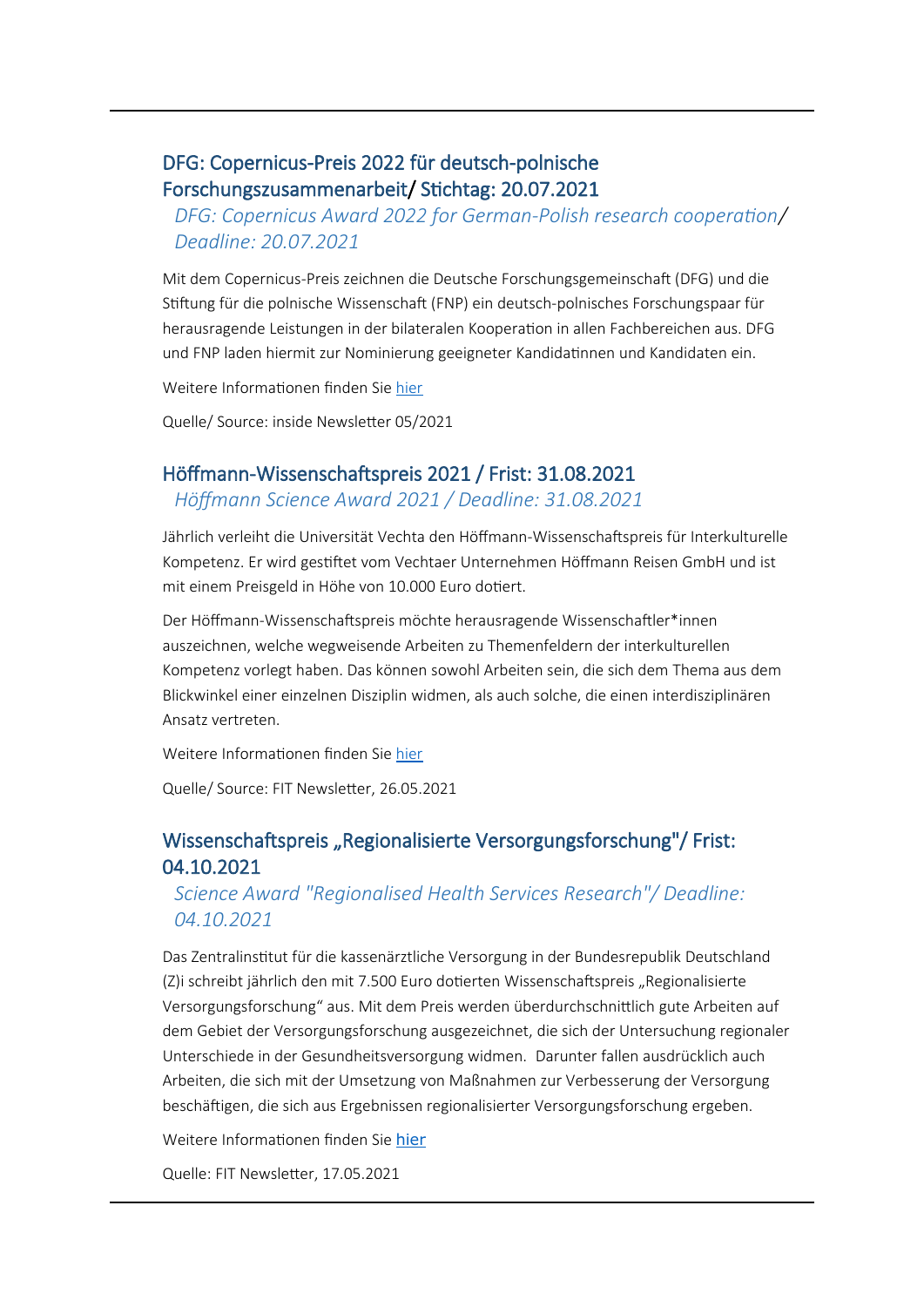#### Preis für gesellschaftliches Engagement "Hochschulen mittendrin"/ Frist: 08.07.2021

#### *Award for social responsibility "Hochschulen mittendrin"/ Deadline: 08.07.2021*

Im Kern konzentrieren sich Hochschulen auf Lehre und Forschung. Darüber hinaus sind Hochschulen große regionale Arbeitgeberinnen, Ausbildungsbetrieb, Start-up-Inkubatoren und Wissensvermittler. Ausgezeichnet werden Aktivitäten von und aus Hochschulen, die besonders positiv und sichtbar in die Gesellschaft wirken und somit beispielhaft sein können. Das können soziale, zivilgesellschaftliche, künstlerische und ggf. auch wirtschaftliche und politische Maßnahmen sein, die insbesondere auch nichtwissenschaftliche und wissenschaftsferne Zielgruppen adressieren. Das von der Robert Bosch Stiftung gestiftete Preisgeld beträgt 25.000 Euro. Teilnahmeberechtigt sind alle staatlich anerkannten Hochschulen in Deutschland. Die Frist für die einzureichende Voll-Bewerbung endet am 8. Juli 2021.

Weitere Informationen finden Sie [hier](https://www.hrk.de/hrk/preis-fuer-gesellschaftliches-engagement/)

Quelle: FIT Newsletter, 17.05.2021

#### HOLBERGPREIS 2022 für Forschung in den Geistes-, Gesellschafts- oder Rechtswissenschaften/ Frist: 15.06.2021

*HOLBERG PRIZE 2022 for research in the humanities, social sciences or law/ Deadline: 15.06.2021*

Der Preis wird an Wissenschaftlerinnen und Wissenschaftler verliehen, die einen herausragenden Beitrag zur Forschung in den Geistes-, Gesellschafts- oder Rechtswissenschaften oder der Theologie geleistet haben. Für 2022 beläuft er sich auf 6 Millionen NOK (approx. EUR 590,000).

Weitere Informationen: [https://holbergprisen.no/en/holbergprisen/nominations-holberg](https://holbergprisen.no/en/holbergprisen/nominations-holberg-prize)[prize](https://holbergprisen.no/en/holbergprisen/nominations-holberg-prize)

Quelle: FIT Newsletter, 17.05.2021

General information and research policy Allgemeine Informationen und forschungspolitische Entwicklungen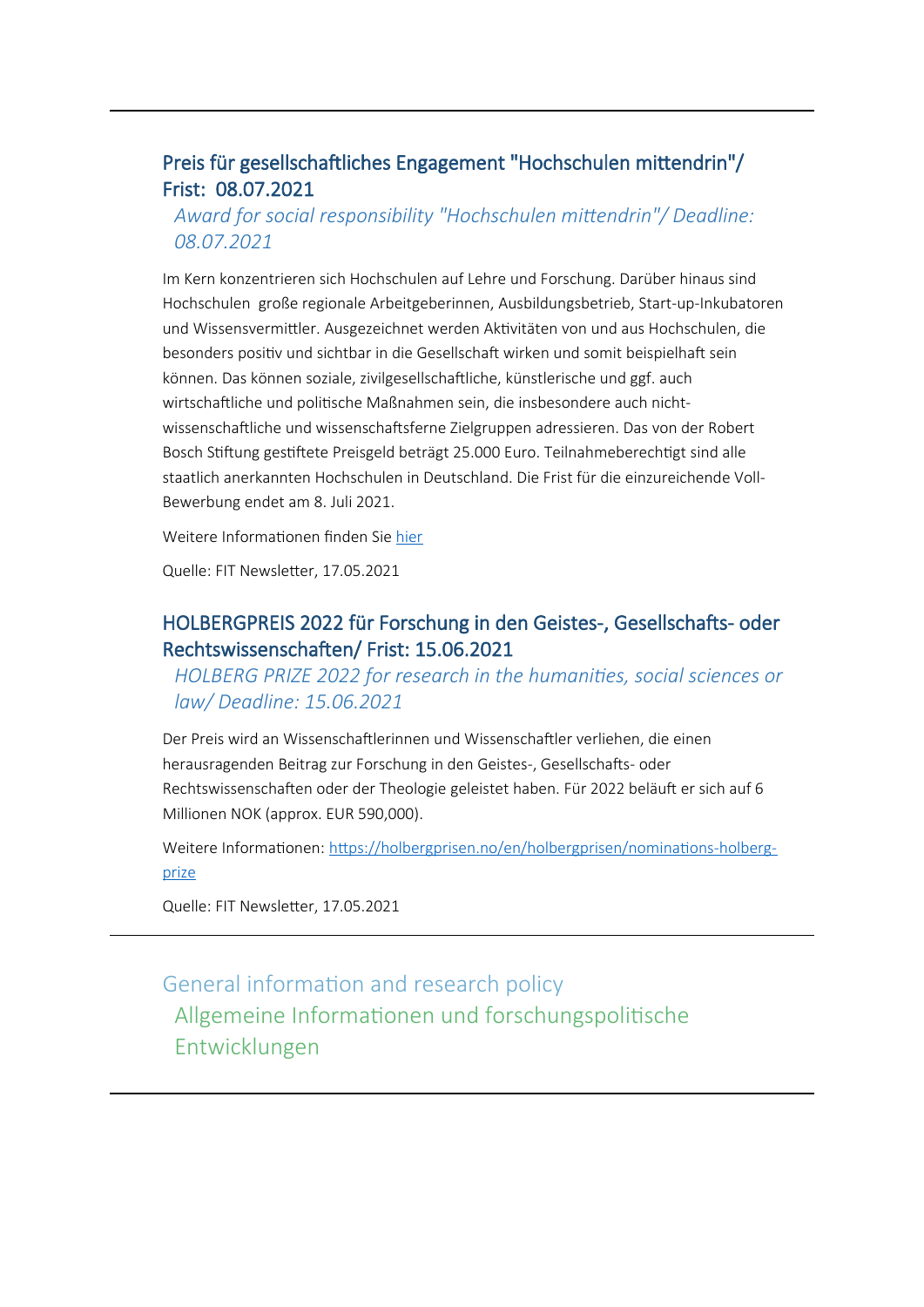#### <span id="page-11-0"></span>DFG: Überarbeitung des Förderprogramms Publikationsbeihilfe

*DFG: Revision of the publication grant funding programme* 

Die Förderung der Publikationsbeihilfe wurde überarbeitet und an die Erfordernisse der digitalen wissenschaftlichen Kommunikation sowie an die Regelungen für die Forschungsförderung angepasst. Ab sofort können im Rahmen der Publikationsbeihilfe auch ausschließlich elektronische Buchpublikationen sowie Open-Access-Bücher gefördert werden.

Weitere Informationen finden Sie [hier](http://www.dfg.de/foerderung/info_wissenschaft/2021/info_wissenschaft_21_23)

Quelle: FIT Newsletter, 17.05.2021

# MSCA: Öffnung der ersten Ausschreibungen 2021 verschoben

#### *MSCA: Opening of the first calls for proposals in 2021 postponed*

Die geplanten Ausschreibungen für die MSCA Förderlinien Doctoral Networks (DN) und Postdoctoral Fellowships (PF) haben sich verschoben. Die aktuellen Daten sehen vor, dass der Call 2021 der Doctoral Networks am 27. Mai 2021 öffnet und am 16. November 2021 schließt. Die Ausschreibung für die Postdoctoral Fellowships 2021 wird ebenfalls am 27. Mai 2021 veröffentlicht, die Bewerbungsfrist geht bis zum 15. September 2021.

Quelle: KoWi-Newsletter vom 13.05.2021

#### Horizont Europa final verabschiedet

#### *Horizon Europe is approved*

Am 27. April 2021 hat das Europäische Parlament seine endgültige Zustimmung zu den Gesetztestexten für Horizont Europa gegeben. Damit ist die rechtliche Grundlage für das mit einem Budget von 95,5 Mrd. € für 2021-2027 ausgestattete neunte EU-Rahmenprogramm für Forschung und Innovation erfüllt. Mit der vorläufigen Umsetzung von Horizont Europa wurde im Einklang mit der politischen Einigung von Dezember 2020 bereits zum 1. Januar 2021 gestartet. Die Veröffentlichung der Arbeitsprogramme und weiterer Ausschreibungen wird in den kommenden Wochen erwartet.

Detaillierte Informationen zu Horizont Europa erhalten Sie [hier](https://www.horizont-europa.de/)

Quelle/ Source: EUB Newsletter vom 25.05.2021

#### BMBF: Förderfinder des Bundes - neues Informationsangebot

#### *BMBF: Federal funding finder - new information service*

Das BMBF bietet für die Recherche zu geeigneten Förderungen für Forschungs-, Innovations- oder Entwicklungsvorhaben ein neues Informationsangebot: Förderfinder des Bundes.

Weitere Informationen: <https://www.foerderinfo.bund.de/de/foerderfinder-1715.php>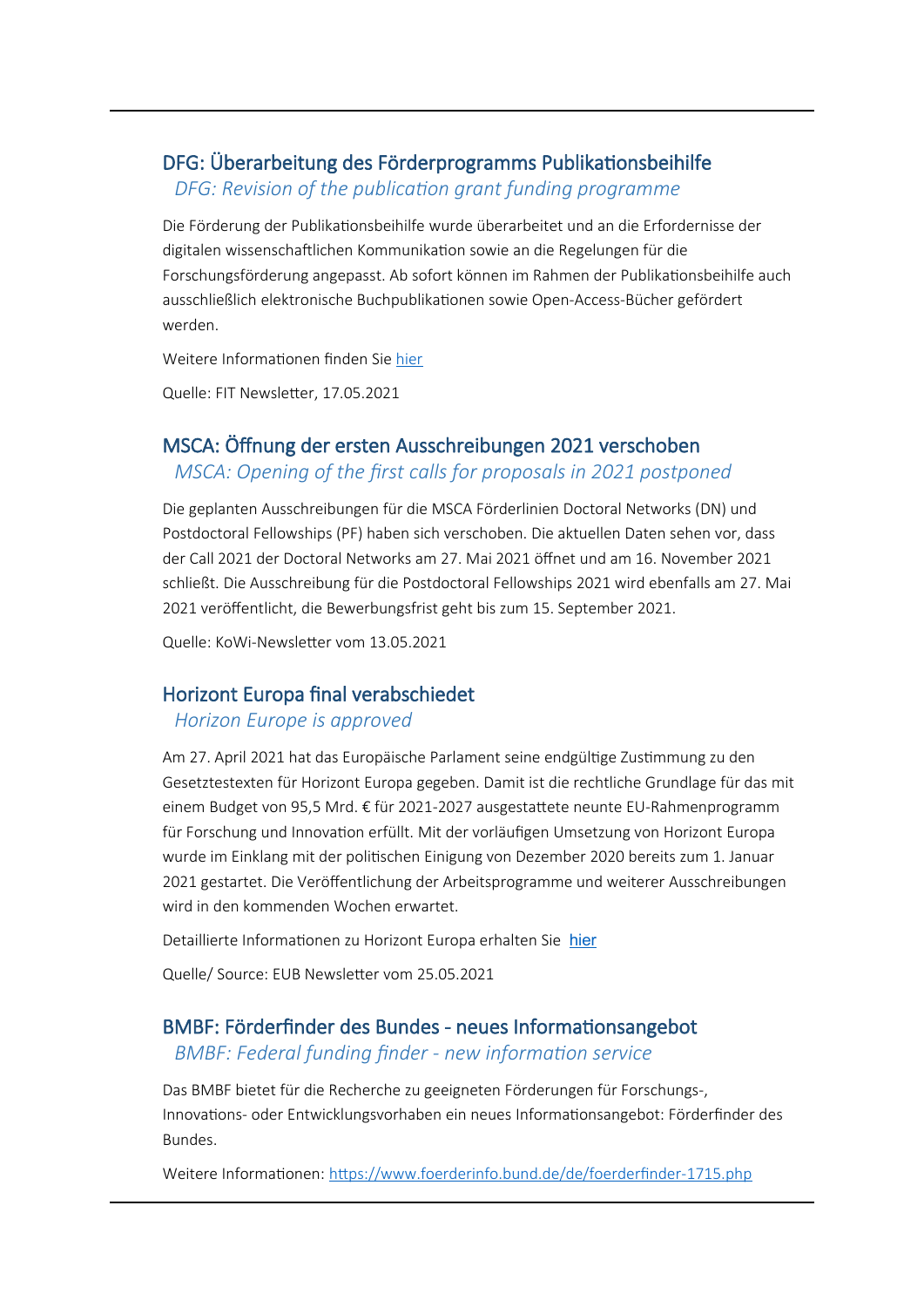## Information and training events Informationsveranstaltungen und Weiterbildung

#### NKS Veranstaltung: Neues Widening-Arbeitsprogramm und kommende Ausschreibungen/ Termin: 11.06.2021

*NKS Event: New Widening Work Program and Upcoming Calls for Proposals/ Date: 11.06.2021.*

Die NKS Widening bietet am 11. Juni 2021 eine Online-Veranstaltung zu den ersten Ausschreibungen im Bereich "Ausweitung der Beteiligung und Verbreitung von Exzellenz" an. Mit bewährten Maßnahmen wie Teaming, Twinning und ERA-Chairs soll die Forschungsund Innovationskluft zwischen Mitgliedstaaten und Regionen in Europa geschlossen und das vorhandene Potenzial für exzellente Forschung und Innovation genutzt werden. Die Veranstaltung stellt das erste Arbeitsprogramm und die ersten Ausschreibungen vor und gibt einen Überblick über die vorgesehenen Maßnahmen.

Weitere Informationen finden Sie [hier](https://www.eubuero.de/veranstaltungen.htm?id=1947&#viewanc)

Quelle/ Source: EUB Newsletter vom 25.05.2021

#### Infoseminar der EU Kommission: Allianzen für Innovation/ Termin: 08.06.2021

*EU Commission Info Seminar: Alliances for Innovation/ Date: 08.06.2021*

Die EU Kommission hält am 8. Juni von 14 - 17 Uhr einen Informationstag zu den Allianzen für Innovation ab. Hier erfahren Sie im Detail alles zur Förderung und Antragsstellung. Die Präsentationen der NA DAAD-Informationsveranstaltung vom 11. Mai sind auf der DAAD [Internetseite](https://eu.daad.de/service/veranstaltungen/de/79681-allianzen-fuer-innovation-antragstellerseminar-2021/) verfügbar.

Weitere Informationen zum Infotag finden Sie [hier](https://www.eacea.ec.europa.eu/news-events/events/info-session-new-call-proposals-erasmus-alliances-innovation-2021_en)

Quelle/ Source: DAAD Erasmus+ Newsletter, 21.05.2021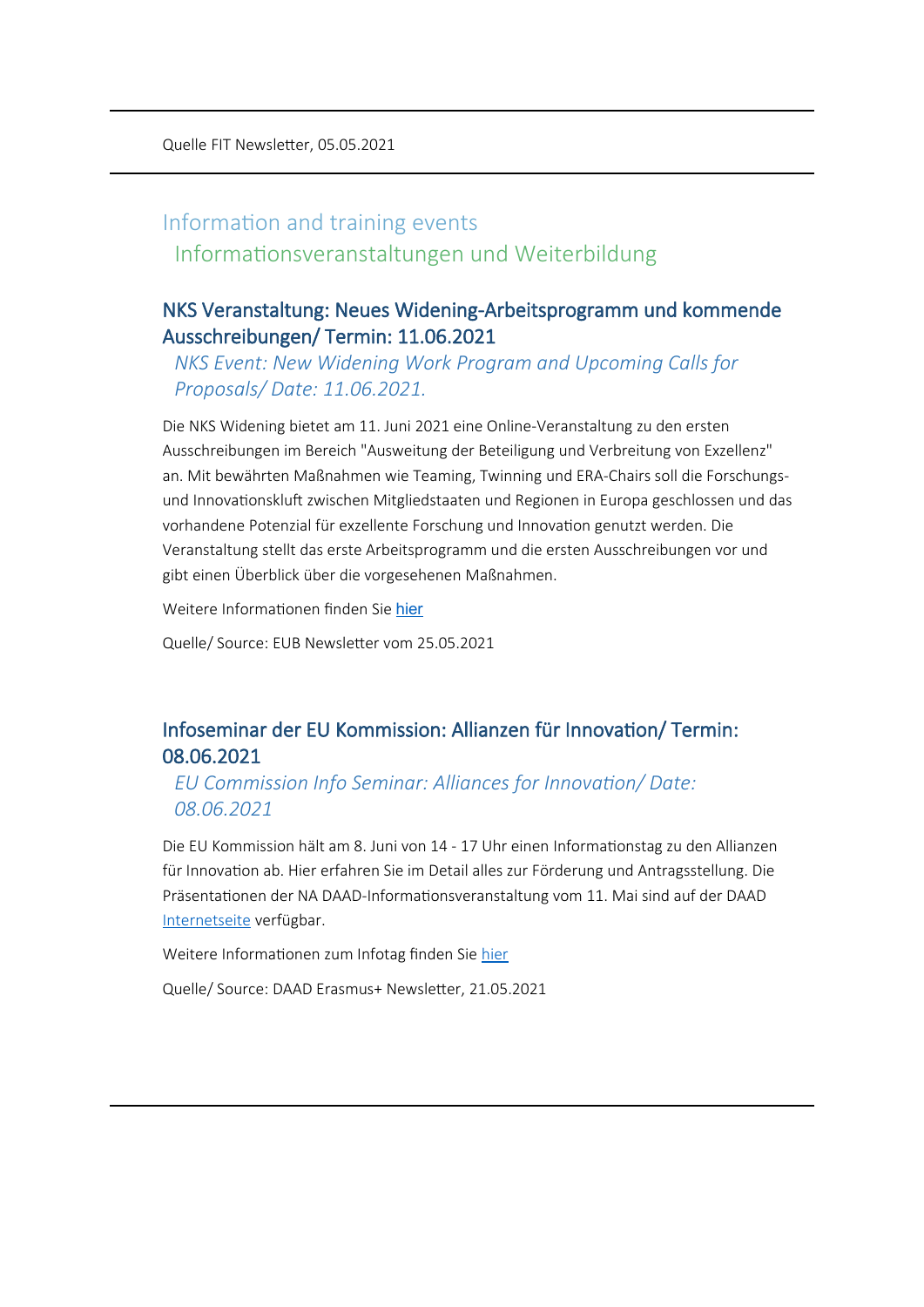#### <span id="page-13-0"></span>KOWI Online-Seminar zu Dissemination & Communication in Horizon Europe

#### *KOWI Online-Seminar zu Dissemination & Kommunikation in Horizon Europe*

Die Europäische Kommission bietet am 9. Juni 2021 von 9:30 bis 12:30 Uhr ein Online-Seminar zu Dissemination & Communication in Horizon Europe an. Bei der Veranstaltung werden die grundsätzlichen Konzepte und Anforderungen im neuen EU-Rahmenprogramm für Forschung und Innovation vorgestellt. Ergänzt werden diese durch Präsentationen zum Management von Geistigen Eigentum sowie zur "Horizon Results Platform" und zum "Horizon Results Booster". Die Veranstaltung ist in englischer Sprache und wird frei zugänglich über einen YouTube-Kanal übertragen. Eine Anmeldung ist nicht erforderlich.

Weitere Informationen finden Sie auf der Kowi [Webseite zur Veranstaltung](https://ec.europa.eu/research/participants/docs/h2020-funding-guide/other/event210609.htm)

Quelle/ Source: Kowi Newsletter, 21.05.2021

#### Online-Seminare zu den Marie-Skłodowska-Curie-Maßnahmen Postdoctoral Fellowships und Doctoral Networks

#### *Online seminars on the Marie Skłodowska Curie Actions Postdoctoral Fellowships and Doctoral Networks*

Um Sie bestmöglich auf die ersten Ausschreibungen in Horizont Europa vorzubereiten, veranstaltet die NKS MSC eine Reihe von Online-Seminaren zur Antragstellung. Die Seminare im Überblick: 1. Juni 2021, 10 - 12 Uhr: Postdoctoral Fellowships (Englisch), 15. Juni 2021, 10 - 12 Uhr: Doctoral Networks (Deutsch)

#### [Weitere Informationen und Anmeldung](https://www.nks-msc.de/de/service-veranstaltungen.php)

Quelle: EUB-Telegramm 10/2021

#### ERC Advanced Grants 2021 – Online Event/ Termin: 7. Juni 2021, 14:00 Uhr

Die Nationale Kontaktstelle ERC führt ein Webinar durch, in dem die Grundzüge und Einreichungsbestimmungen für die Advanced-Grant-Ausschreibung 2021 (Frist: 31. August 2021) vorgestellt werden. Ein erfolgreicher Antragsteller wird zudem von seinen Erfahrungen berichten und den Teilnehmenden Tipps zur Antragstellung geben.

Zielgruppe sind Multiplikatorinnen und Multiplikatoren sowie insbesondere Forschende, die einen ERC Advanced Grant in der aktuellen Ausschreibungsrunde mit einer deutschen Gasteinrichtung planen. Die Veranstaltung findet auf Englisch statt.

#### [Link zur Anmeldung](https://nks-erc.events.idloom.com/erc-adg-2021-info-event)

Quelle: ERC-Newsletter, 12.05.2021